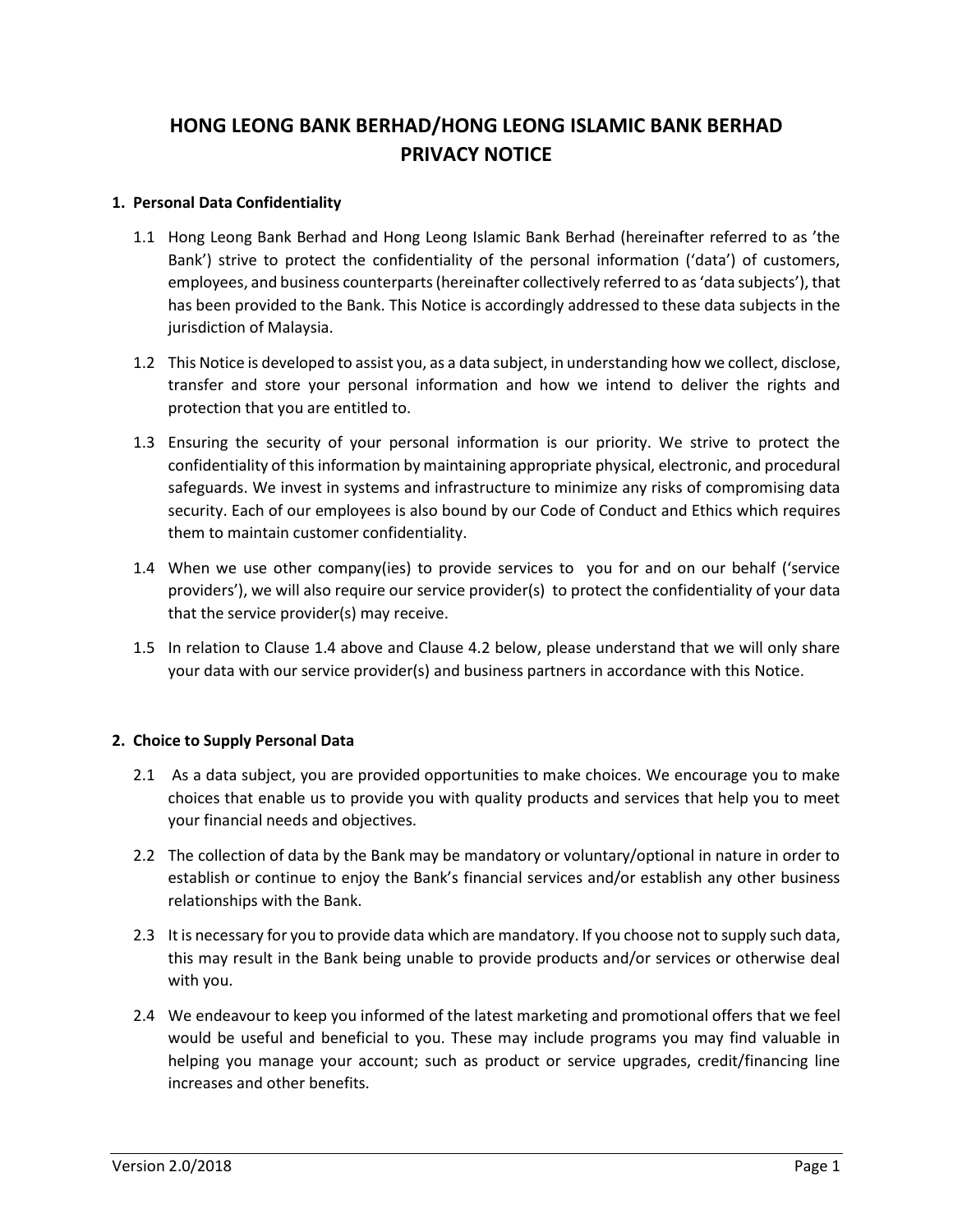2.5 However, you can choose not to receive these marketing and promotional offers. You can do so by informing the Bank. Your request will be processed and no fees will be charged.

## **3. Types of Personal Data Collected**

- 3.1 Personal data is described by the Personal Data Protection Act 2010 as information relating directly or indirectly to an individual who is identified or can be identified from that information.
- 3.2 The types of personal data collected may vary according to the business relationship that is established. Data collected may include the following:
	- Data collected on applications or other forms or as provided by you, such as name, identity card number or passport number (for foreigners), address, e-mail address, telephone number, occupation, financial position such as assets and income, investment objectives, employer's details, family members and personal information about them and such other information as may be relevant for your application;
	- Data about your transactions with the Bank, its service providers, business partners or third parties, such as account balances, payment history and account activity;
	- Data from credit bureau reports;
	- Data from credit reporting agencies;
	- Data from governmental agencies, regulatory and statutory authorities;
	- Data from your joint account holder(s) and/or parties providing security for your facilities and/or all such persons named in your application for our products and services or such other documents in support of your application including but not limited to directors, individual shareholders, authorised signatories, guarantors and you confirm and warrant that you have obtained the consent of all such individuals for their respective data to be processed by us;
	- Data obtained from your access to the Bank's web server, for example, by the use of cookies, i.e. small text files, sent by the Bank's server to your system when you access the Bank's server;
	- Data for insurance/takaful products;
	- Recorded footage from Closed Circuit Televisions (CCTV) installed at our premises and selfservice terminals;
	- Images (including photographs) video and/or audio recordings at our premises or at events organised by or for Hong Leong Group of Companies; and
	- Data from publicly available sources.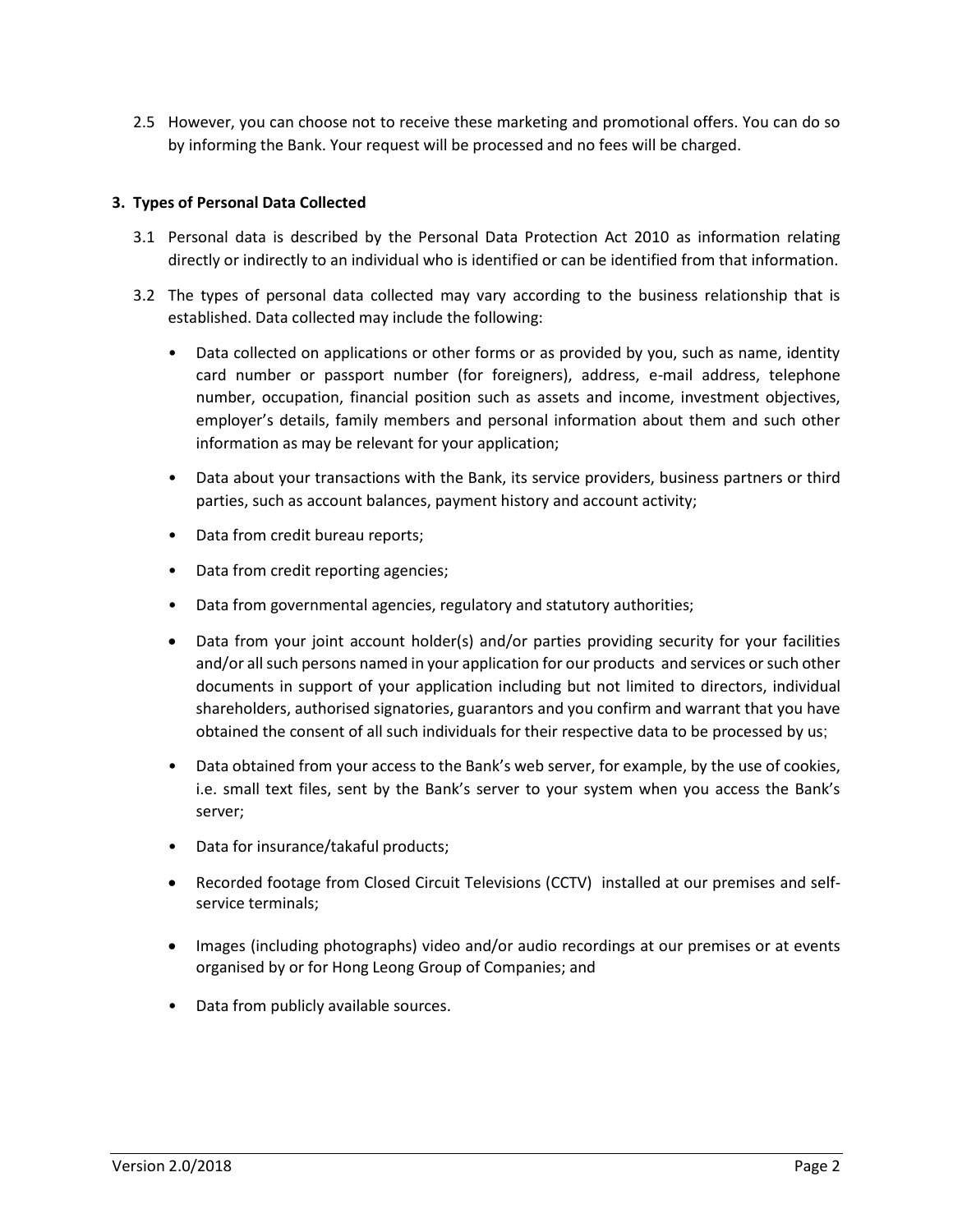#### **4. Use of Personal Data**

- 4.1 The Bank collects your data for the provision of financial services or products requested by you in order to meet your financial needs and objectives.
- 4.2 In addition to the above, the Bank may also make arrangements with business partners to jointly develop products and services or launch marketing campaigns that may involve the sharing of your personal information.
- 4.3 Your personal data may be used or processed by the Bank or the Bank's service providers for the following purposes:-
	- To establish a relationship between you and the Bank and/or companies related to or affiliated to the Bank, the Bank's service providers and business partners;
	- To process applications for products and services;
	- To evaluate and monitor credit/financing worthiness;
	- To facilitate and assist you on withdrawals from Employees Provident Fund, in connection with any loan application or investment with us;
	- For evaluation and due diligence purposes;
	- For the provision of products and services to you, whether through face-to-face banking or through electronic means, including processing of receipts and payments, automatic teller machine services and credit and charge cards;
	- For data processing purposes;
	- To evaluate and monitor provision of services;
	- To respond to inquiries from you;
	- To understand your needs and offering products and services to meet those needs;
	- For the research and development of products and services for customers' use;
	- To allow the Bank, the Bank's related and/or affiliated companies, service providers and business partners to promote their products and services;
	- For debt collection purposes;
	- For enforcement or defense of our rights and obligations of other parties to us and/or our affiliates;
	- For assessing, processing and investigating insurance/takaful risks and claims;
	- For deposit insurance purposes;
	- To enable a party to evaluate any actual or proposed assignment, participation, subparticipation and/or novation of our rights and/or obligations;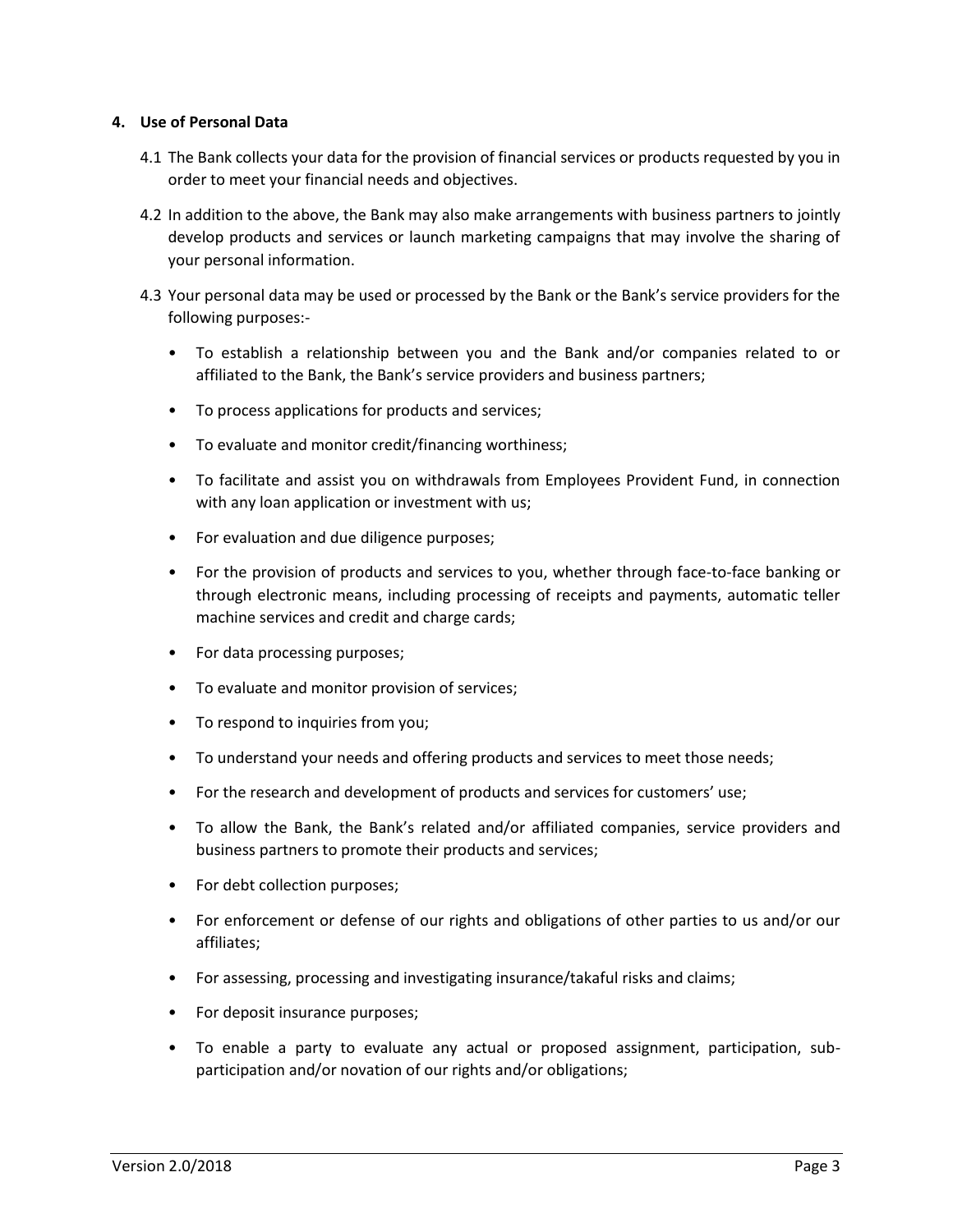- To meet legal and regulatory requirements, which may include disclosure, notification and record retention requirements;
- To maintain and protect our premises and all self-service terminals;
- For audit and risk management;
- For any proposed or actual merger, sale, transfer or proposed transfer of any part of the Bank's interests, assets, obligations, business and/or operations;
- To conduct credit checks (including but not limited to upon any application of our loan products and upon periodic or special review of the loan which will normally take place once or more every year)
- To fulfill the direction and/or to provide co-operation with any governmental authority and/or agencies of any country and/or jurisdiction;
- For such other purposes as permitted by applicable law or with your consent; and
- For all other purposes incidental and associated with any of the above.
- 4.4 CCTV footage, photos and/or images in particular, may also be used for the following purposes:
	- for quality assurance purposes;
	- for public safety;
	- detecting and deterring suspicious, inappropriate or unauthorised use of our facilities, products, services and/or premises;
	- detecting and deterring criminal behavior; and/or
	- conducting incident investigations.

#### **5. Disclosure of Personal Data**

- 5.1 For the purposes above and for purpose of assisting you, your personal data may be provided by the Bank to :-
	- Any person under a duty of confidentiality to the Bank or to companies related to or affiliated to the Bank;
	- Companies related to or affiliated to the Bank (whether such company operates in or outside Malaysia
	- Any financial institution granting or intending to grant any credit/financing facilities to you, the Central Credit Bureau or any other central credit bureau established by Bank Negara Malaysia, Cagamas Berhad, Dishonoured Cheques Information System, Credit Guarantee Corporation Malaysia Berhad, any other relevant authority as may be authorized by law to obtain such information, authorities/agencies established by Bank Negara Malaysia and/or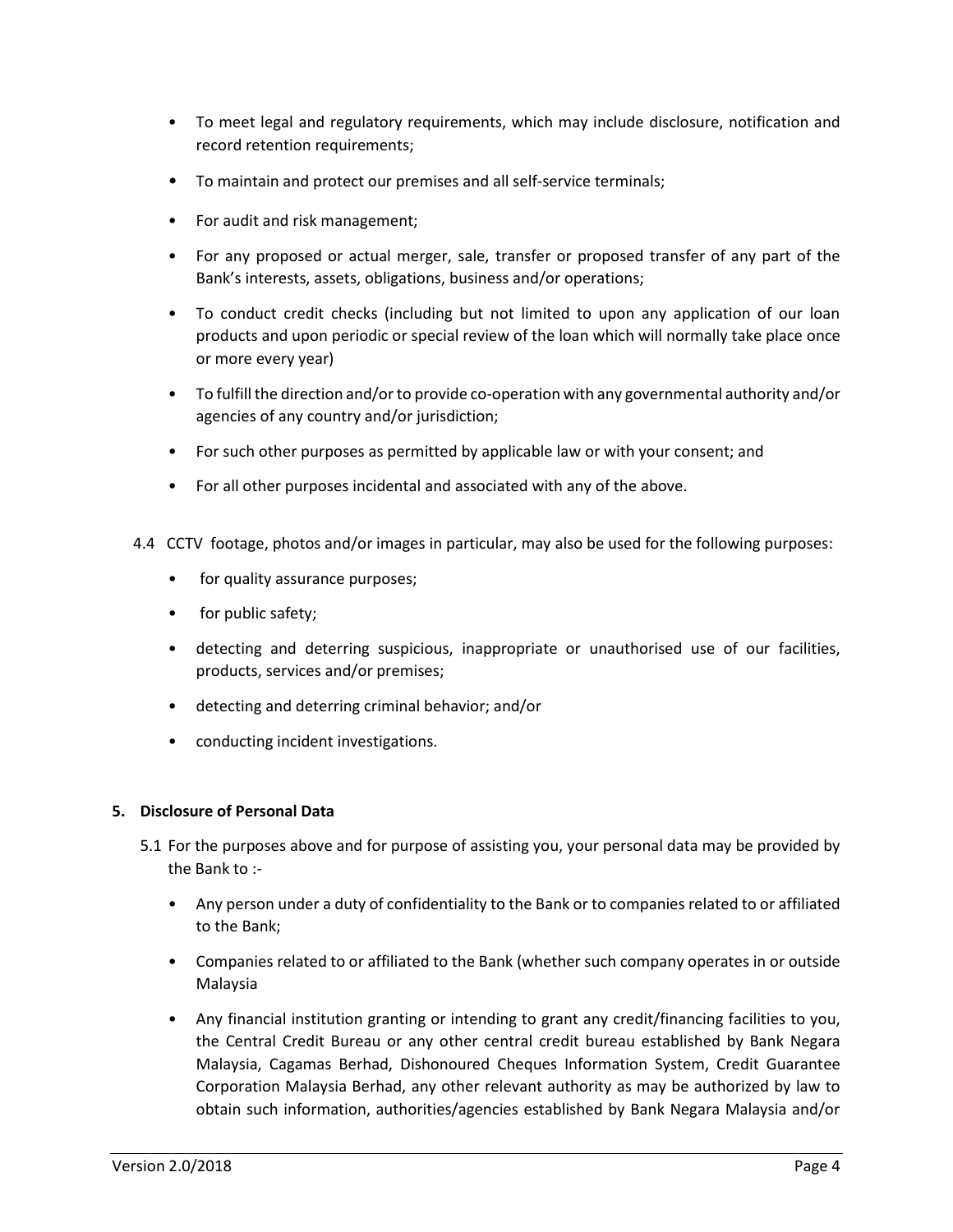any other person as may be authorised by law or any governmental authority and/or regulatory authority and/or any industry related association;

- Any relevant agent, contract or third party, service provider who provides administrative, telecommunications, computer, payment, securities clearing, management, audit or other services to the Bank;
- Any banking, financial or other institution with which you have or propose to have dealings with;
- Any credit reference agency or debt collection agencies;
- Lawyers, auditors, tax advisors, investment banks and other professional advisors which is restricted to the nature of the business relationship in which you are involved with the Bank;
- Any insurance company/takaful operators and any association or federation of insurance companies/takaful operators;
- Any person or corporation to whom the Bank merges/transfers/sells or proposes to merge/transfer/sell any part of its interests, assets, obligations, business and/or operations;
- Any nominee, trustee, co-trustee, centralised securities depository or registrar, custodian, estate agent, solicitor or other person who is involved with the provision of services or products by the Bank to you;
- Any governmental authority and/or agencies of any country or jurisdiction (when required);
- Any person by whom the Bank is required by applicable legal, governmental or regulatory requirements to make disclosure;
- Any other person reasonably requiring the same in order for the Bank to carry out the activities set out in the above purposes.
- Companies and/or organisations which are our agents, affiliates, service providers, business partners, professional advisers, other banks and/or financial institutions, in or outside Malaysia.

#### **6. Right to Access and Correct Personal Data**

- 6.1 You are entitled to ask whether the Bank holds data on you and to request access to and the correction of any such data held. You will be required to fill up a form and a reasonable administrative fee may be charged for processing each data access request.
- 6.2 If you wish to make any request for access to, or to correct data held by the Bank, please forward your request to the Bank's Customer Relationship Officer at the telephone number currently stated at the Bank's website (www.hlb.com.my or www.hlisb.com.my) and we will facilitate the fulfillment of your request as soon as possible.